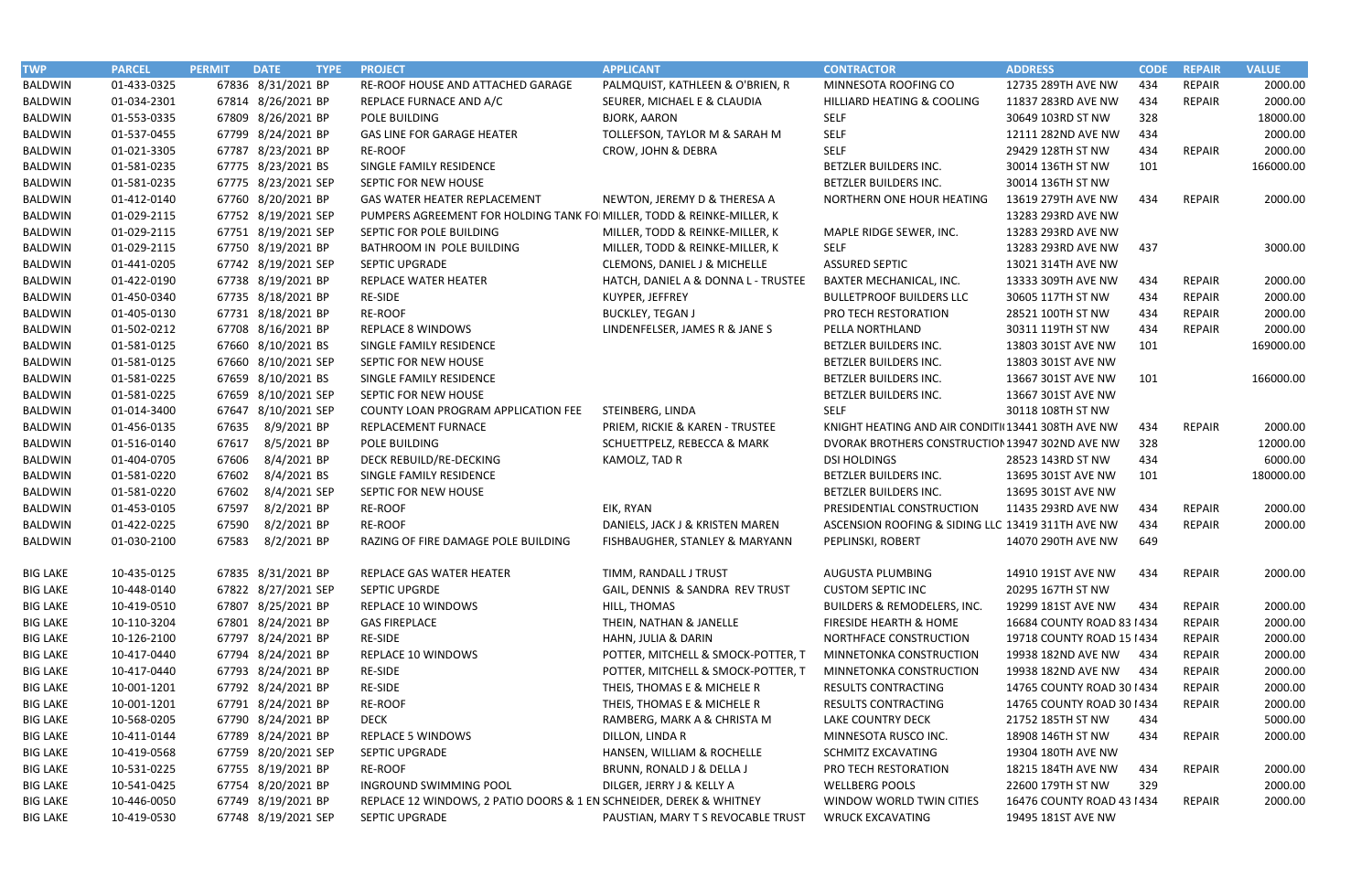| <b>BIG LAKE</b>            | 10-420-0260 | 67744 8/19/2021 SEP   | SEPTIC UPGRADE                                                   | MCNAMARA, KATHRYN                                           | <b>CUSTOM SEPTIC INC</b>        | 327 196TH DR NW             |     |               |           |
|----------------------------|-------------|-----------------------|------------------------------------------------------------------|-------------------------------------------------------------|---------------------------------|-----------------------------|-----|---------------|-----------|
| <b>BIG LAKE</b>            | 10-123-3125 | 67740 8/19/2021 SEP   | SEPTIC UPGRADE                                                   | MORAFKA, ROBERT SR & NANCY                                  | STEINBRECHER COMPANIES INC      | 15747 201ST AVE NW          |     |               |           |
| <b>BIG LAKE</b>            | 10-323-1401 | 67737 8/19/2021 SEP   | <b>SEPTIC UPGRADE</b>                                            | <b>WORLD OF WHEELS</b>                                      | <b>BURSCH BROS</b>              | 20110 US HIGHWAY 10 N\      |     |               |           |
| <b>BIG LAKE</b>            | 10-136-1107 | 67723 8/17/2021 SEP   | <b>SEPTIC UPGRADE</b>                                            | <b>GUIDARELLI, SAMUEL</b>                                   | METRO GENERAL SERVICES, INC     | 18831 146TH ST NW           |     |               |           |
| <b>BIG LAKE</b>            | 10-114-4404 | 67720 8/17/2021 BP    | <b>RE-ROOF</b>                                                   | LYNCH, LAWRENCE A & CYNTHIA S                               | <b>LIBERTE CONSTRUCTION</b>     | 20555 156TH ST NW           | 434 | <b>REPAIR</b> | 2000.00   |
| <b>BIG LAKE</b>            | 10-102-1202 | 67717 8/17/2021 BP    | <b>RE-SIDE</b>                                                   | GROVE, TONI JEAN & WAYNE CLIFFORD                           | ELK RIVER EXTERIORS INC.        | 15767 228TH AVE NW          | 434 | <b>REPAIR</b> | 2000.00   |
| <b>BIG LAKE</b>            | 10-519-0720 | 67710 8/17/2021 BP    | <b>FINISHED BASEMENT</b>                                         | <b>SCHOEN, THOMAS</b>                                       | <b>SELF</b>                     | 15031 204TH AVE NW          | 434 |               | 8000.00   |
| <b>BIG LAKE</b>            | 10-426-0270 | 67709 8/17/2021 BP    | <b>DETACHED GARAGE</b>                                           | ANSELMENT, DAVID G                                          | <b>SELF</b>                     | 20157 170TH ST NW           | 438 |               | 11000.00  |
| <b>BIG LAKE</b>            | 10-419-0310 | 67701 8/16/2021 BP    | RE-SIDE HOUSE AND DETACHED GARAGE                                | PAUL, DOUGLAS W & KRISTIN F                                 | NORTHFACE CONSTRUCTION          | 18859 180TH AVE NW          | 434 | <b>REPAIR</b> | 2000.00   |
| <b>BIG LAKE</b>            | 10-523-0215 | 67678 8/11/2021 BP    | DETACHED GARAGE                                                  | DEFORREST, JONAS & SARA                                     | THE SHED SHOP                   | 22384 167TH ST NW           | 438 |               | 3000.00   |
| <b>BIG LAKE</b>            | 10-422-0140 | 67661 8/11/2021 BP    | <b>FINISHED BASEMENT</b>                                         | MILIUS, ROBERT & KISSNER, MARGARET                          | C TENOLD CONSTRUCTION           | 14469 190TH AVE NW          | 434 |               | 8000.00   |
| <b>BIG LAKE</b>            | 10-420-0140 | 67658 8/10/2021 SEP   | <b>SEPTIC UPGRADE</b>                                            | MULKEY, HOWARD & BONNIE M                                   | ROTZ SEPTIC & EXCAVATING        | 548 196TH DR NW             |     |               |           |
| <b>BIG LAKE</b>            | 10-462-0120 | 67657 8/10/2021 BP    | WATER HEATER REPLACEMENT                                         | PULLAM, ANDREW & CHERYL                                     | BAXTER MECHANICAL, INC.         | 20468 181ST ST NW           | 434 | <b>REPAIR</b> | 2000.00   |
| <b>BIG LAKE</b>            | 10-433-0265 | 67656 8/10/2021 BP    | RE-SIDE                                                          | PEARSON, NORMAN D & LORI L                                  | ALL AROUND ROOFING              | 16367 224TH AVE NW          | 434 | <b>REPAIR</b> | 2000.00   |
| <b>BIG LAKE</b>            | 10-335-1355 | 67654 8/10/2021 BP    | <b>REPLACE BOILER</b>                                            | HANSEN, DENNY & CHERNEY, TRACY                              | HEATING & COOLING TWO, INC.     | 20301 COUNTY ROAD 14   434  |     | <b>REPAIR</b> | 2000.00   |
| <b>BIG LAKE</b>            | 10-524-0140 | 67653 8/10/2021 BS    | SINGLE FAMILY RESIDENCE                                          |                                                             | PRICE CUSTOM HOMES              | 22335 185TH ST NW           | 101 |               | 191000.00 |
| <b>BIG LAKE</b>            | 10-524-0140 | 67653 8/10/2021 SEP   | SEPTIC FOR NEW HOUSE                                             |                                                             | PRICE CUSTOM HOMES              | 22335 185TH ST NW           |     |               |           |
| <b>BIG LAKE</b>            | 10-121-3403 | 67612 8/4/2021 BP     | RAZING OF FIRE DAMAGED WAREHOUSE                                 | SADDOG, INC                                                 | <b>GEROUX CONSTRUCTION</b>      | 17211 198TH AVE NW          | 649 |               |           |
| <b>BIG LAKE</b>            | 10-121-3403 | 67611 8/4/2021 BP     | POLE BUILDING                                                    | SADDOG, INC                                                 | <b>GEROUX CONSTRUCTION</b>      | 17211 198TH AVE NW          | 328 | $V-N$         | 161000.00 |
| <b>BIG LAKE</b>            | 10-107-4225 | 8/4/2021 SEP<br>67608 | SEPTIC UPGRADE                                                   | ANDERSEN, JULIE                                             | <b>ENDE SEPTIC SERVICE LLC</b>  | 21606 186TH ST NW           |     |               |           |
| <b>BIG LAKE</b>            | 10-123-1306 | 8/4/2021 BP<br>67605  | REPLACE FURNACE AND A/C                                          | <b>COLIN, ROBERT J &amp; KAREN R</b>                        | <b>CENTERPOINT ENERGY</b>       | 20133 156TH ST NW           | 434 | <b>REPAIR</b> | 2000.00   |
| <b>BIG LAKE</b>            | 10-444-0255 | 8/2/2021 BP<br>67589  | <b>RE-ROOF</b>                                                   | LOUKUSA, KEVIN V & NICOLE E                                 | PRO TECH RESTORATION            | 20264 180TH CT NW           | 434 | <b>REPAIR</b> | 2000.00   |
| <b>BIG LAKE</b>            | 10-459-0145 | 8/2/2021 BP<br>67587  | RE-ROOF                                                          | HENDRICKSON, MARK S & ROMMELL Y                             | <b>BLACK BEAR BUILDERS</b>      | 14445 183RD AVE NW          | 434 | <b>REPAIR</b> | 2000.00   |
| <b>BIG LAKE</b>            | 10-426-0265 | 67586 8/2/2021 BP     | <b>RE-ROOF</b>                                                   | MCCHESNEY, KEVIN D & TRAN, TUYET N                          | PRO TECH RESTORATION            | 20187 170TH ST NW           | 434 | <b>REPAIR</b> | 2000.00   |
| <b>BLUE HILL</b>           | 15-404-0115 | 67741 8/19/2021 BP    | REMODEL BATHROOM                                                 | <b>WALTERS, JERRY</b>                                       | YOUR HOME IMPROVEMENT CO        | 28020 145TH ST NW           | 434 |               | 3000.00   |
| <b>BLUE HILL</b>           | 15-404-0115 | 67729 8/18/2021 BP    | <b>DECK</b>                                                      | WALTERS, JERRY                                              | <b>SELF</b>                     | 28020 145TH ST NW           | 434 |               | 5000.00   |
| <b>BLUE HILL</b>           | 15-458-0315 | 67721 8/17/2021 BP    | POLE BUILDING                                                    | PRATT, BENJAMIN E & KATHERINE C                             | <b>SHERMAN LUMBER</b>           | 14587 314TH AVE NW          | 328 |               | 12000.00  |
| <b>BLUE HILL</b>           | 15-412-0115 | 67715 8/17/2021 BP    | RE-SIDE AND GARAGE DOOR REPLACEMENT                              | STRUBE, NEIL P & KAROL L                                    | <b>RW BUILDERS</b>              | 17268 313TH AVE NW          | 434 | <b>REPAIR</b> | 2000.00   |
| <b>BLUE HILL</b>           | 15-412-0115 | 67714 8/17/2021 BP    | <b>REPLACEMENT WINDOWS</b>                                       | STRUBE, NEIL P & KAROL L                                    | <b>RW BUILDERS</b>              | 17268 313TH AVE NW          | 434 |               | 2000.00   |
| <b>BLUE HILL</b>           | 15-007-1200 | 67696 8/13/2021 BP    | REPLACE 6 WINDOWS, 1 PATIO DOOR                                  | BARKER, DAVID                                               | RENEWAL BY ANDERSEN             | 18650 313TH AVE NW          | 434 | REPAIR        | 2000.00   |
| <b>BLUE HILL</b>           | 15-458-0335 | 67662 8/11/2021 BP    | POLE BUILDING                                                    | MILROY, DOUGLAS T                                           | TRI-COUNTY LUMBER               | 31352 147TH ST NW           | 328 |               | 12000.00  |
| <b>BLUE HILL</b>           | 15-464-0132 | 67638 8/9/2021 BP     | ADDITION                                                         | CLAUSEN, WADE P & LYNNE M                                   | <b>GET IT RITE CONSTRUCTION</b> | 15379 292ND AVE NW          | 434 |               | 45000.00  |
| <b>BLUE HILL</b>           | 15-473-0145 | 67622 8/5/2021 BP     | REMODEL BATHROOM                                                 | PETERSON, DONALD L                                          | YOUR HOME IMPROVEMENT CO        | 14894 304TH AVE NW          | 434 |               | 5000.00   |
| <b>CLEAR LAKE</b>          | 20-446-0355 | 67817 8/27/2021 BP    | SOLAR PANELS ROOF MOUNTED ON ACCESSOR' ROLES, TYLER A & AMANDA J |                                                             | WOLF RIVER ELECTRIC             | 8065 116TH ST SE            | 328 |               | 10000.00  |
| <b>CLEAR LAKE</b>          | 20-108-3100 | 67800 8/24/2021 BP    | POOL HOUSE                                                       | LAND YACHT CARAVANERS CLUB INC                              | <b>FOCUS DESIGN BUILD</b>       | 8795 82ND ST SE UNIT # 1318 |     | $V-B$         | 96000.00  |
| <b>CLEAR LAKE</b>          | 20-106-4000 | 67783 8/23/2021 BP    | RAZING OF EXISTING HOUSE AND SHED                                | HARTKOPF FARMS, LLC                                         | M.L. SCHENDZIELOS & SON         | 8263 72ND ST SE             | 645 |               |           |
| <b>CLEAR LAKE</b>          | 20-409-0060 | 67767 8/20/2021 BP    | ADDITION AND NEW ATTACHED GARAGE                                 | BENSON, BRENT J & TAMBRA M                                  | <b>SELF</b>                     | 6843 41ST AVE SE            | 434 |               | 178000.00 |
| <b>CLEAR LAKE</b>          | 20-409-0060 | 67766 8/20/2021 BP    | <b>RETAINING WALLS</b>                                           | BENSON, BRENT J & TAMBRA M                                  | <b>SELF</b>                     | 6843 41ST AVE SE            |     |               | 2000.00   |
| <b>CLEAR LAKE</b>          | 20-409-0060 | 67765 8/20/2021 BP    | RAZING PERMIT FOR ATTACHED GARAGE                                | BENSON, BRENT J & TAMBRA M                                  | <b>SELF</b>                     | 6843 41ST AVE SE            | 649 |               |           |
| <b>CLEAR LAKE</b>          | 20-108-3100 | 67747 8/19/2021 SEP   | SEPTIC FOR NEW POOL HOUSE                                        | LAND YACHT CARAVANERS CLUB INC                              | <b>MJS DIRTWORKS</b>            | 8795 82ND ST SE UNIT # 1    |     |               |           |
| <b>CLEAR LAKE</b>          | 20-225-1300 | 67699 8/13/2021 BP    | RE-ROOF                                                          | RADEMACHER, GRANT & KORRINE TRUST                           | <b>BD EXTERIORS, INC.</b>       | 6995 RIVER RD SE            | 434 | REPAIR        | 2000.00   |
| <b>CLEAR LAKE</b>          | 20-422-0510 | 67698 8/13/2021 BS    | SINGLE FAMILY RESIDENCE                                          | KRIDLER, DAVID & ADHYATMAN, MONIQUE NOBLE CUSTOM HOMES INC. |                                 | 6071 106TH ST SE            | 101 |               | 220000.00 |
| <b>CLEAR LAKE</b>          | 20-422-0510 | 67698 8/13/2021 SEP   | SEPTIC FOR NEW HOUSE                                             | KRIDLER, DAVID & ADHYATMAN, MONIQUE NOBLE CUSTOM HOMES INC. |                                 | 6071 106TH ST SE            |     |               |           |
| ELK RIVER CITY 75-104-3300 |             | 67779 8/23/2021 SEP   | COUNTY LOAN PROGRAM APPLICATION                                  | HETRICK, DAVID & PATRICIA                                   | <b>SELF</b>                     | 12685 221ST AVE NW          |     |               |           |

| 327 196TH DR NW             |     |               |           |
|-----------------------------|-----|---------------|-----------|
| 15747 201ST AVE NW          |     |               |           |
| 20110 US HIGHWAY 10 NV      |     |               |           |
| 8831 146TH ST NW            |     |               |           |
| 20555 156TH ST NW           | 434 | <b>REPAIR</b> | 2000.00   |
| 15767 228TH AVE NW          | 434 | <b>REPAIR</b> | 2000.00   |
| 15031 204TH AVE NW          | 434 |               | 8000.00   |
| 20157 170TH ST NW           | 438 |               | 11000.00  |
| 18859 180TH AVE NW          | 434 | <b>REPAIR</b> | 2000.00   |
| 2384 167TH ST NW            | 438 |               | 3000.00   |
| 14469 190TH AVE NW          | 434 |               | 8000.00   |
| 648 196TH DR NW             |     |               |           |
| 20468 181ST ST NW           | 434 | <b>REPAIR</b> | 2000.00   |
| 16367 224TH AVE NW          | 434 | <b>REPAIR</b> | 2000.00   |
| 20301 COUNTY ROAD 14 1434   |     | <b>REPAIR</b> | 2000.00   |
| 22335 185TH ST NW           | 101 |               | 191000.00 |
| 2335 185TH ST NW            |     |               |           |
| 17211 198TH AVE NW          | 649 |               |           |
| 17211 198TH AVE NW          | 328 | $V-N$         | 161000.00 |
| 21606 186TH ST NW           |     |               |           |
| 20133 156TH ST NW           | 434 | <b>REPAIR</b> | 2000.00   |
| 20264 180TH CT NW           | 434 | <b>REPAIR</b> | 2000.00   |
| 4445 183RD AVE NW           | 434 | <b>REPAIR</b> | 2000.00   |
| 20187 170TH ST NW           | 434 | <b>REPAIR</b> | 2000.00   |
|                             |     |               |           |
| 28020 145TH ST NW           | 434 |               | 3000.00   |
| 28020 145TH ST NW           | 434 |               | 5000.00   |
| 14587 314TH AVE NW          | 328 |               | 12000.00  |
| 17268 313TH AVE NW          | 434 | <b>REPAIR</b> | 2000.00   |
| 17268 313TH AVE NW          | 434 |               | 2000.00   |
| 18650 313TH AVE NW          | 434 | <b>REPAIR</b> | 2000.00   |
| 31352 147TH ST NW           | 328 |               | 12000.00  |
| 15379 292ND AVE NW 434      |     |               | 45000.00  |
| 14894 304TH AVE NW          | 434 |               | 5000.00   |
| 3065 116TH ST SE            | 328 |               | 10000.00  |
| 3795 82ND ST SE UNIT # 1318 |     | $V-B$         | 96000.00  |
| 3263 72ND ST SE             | 645 |               |           |
| 6843 41ST AVE SE            | 434 |               | 178000.00 |
| 6843 41ST AVE SE            |     |               | 2000.00   |
| ኔ843 41ST AVE SE            | 649 |               |           |
| 3795 82ND ST SE UNIT # 1    |     |               |           |
| 6995 RIVER RD SE            | 434 | REPAIR        | 2000.00   |
| 6071 106TH ST SE            | 101 |               | 220000.00 |
| 6071 106TH ST SE            |     |               |           |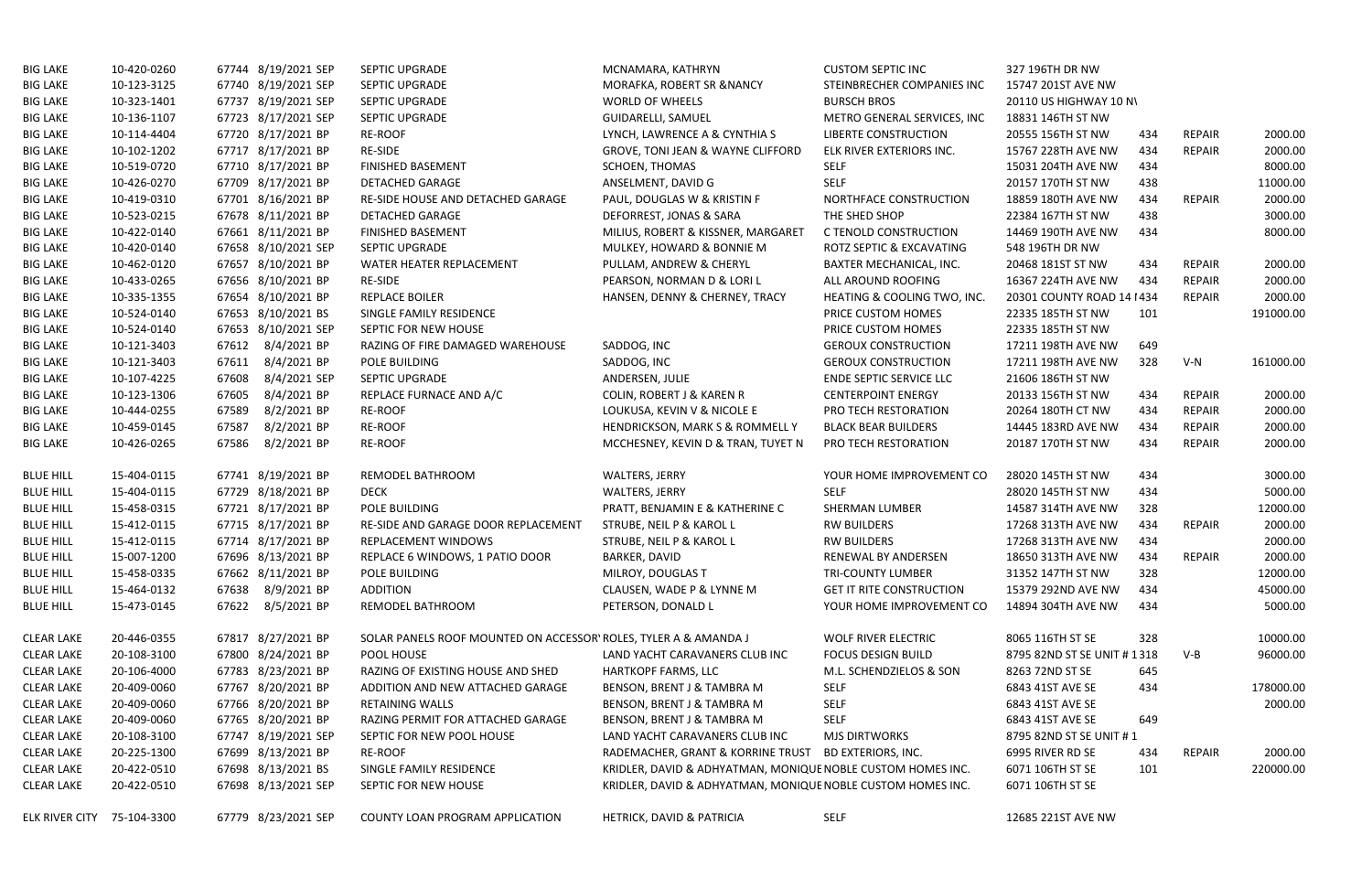| <b>HAVEN</b>   | 25-415-0150 | 67746 8/19/2021 BP    | REPLACE GAS WATER HEATER                                               | RUSIN, THOMAS A-TRUSTEE                 | MECHANICAL ENERGY SYSTEMS                        | 4847 64TH ST SE     | 434 | <b>REPAIR</b> | 2000.00   |
|----------------|-------------|-----------------------|------------------------------------------------------------------------|-----------------------------------------|--------------------------------------------------|---------------------|-----|---------------|-----------|
| <b>HAVEN</b>   | 25-031-2100 | 67702 8/16/2021 BP    | ADDITION FRONT COVERED PORCH                                           | SAYRE, MARTIN D & KELLY M               | MIKE SCHLANGEN CONSTRUCTION 5707 16TH AVE SE     |                     | 434 |               | 5000.00   |
| <b>HAVEN</b>   | 25-016-3105 | 67685 8/12/2021 BP    | <b>RE-ROOF</b>                                                         | HAUS, JEROME H & JEANETTE               | HAUS CONSTRUCTION INC                            | 3825 32ND ST SE     | 434 | <b>REPAIR</b> | 2000.00   |
| <b>HAVEN</b>   | 25-026-2200 | 67667 8/11/2021 BP    | <b>REPLACE 2 WINDOWS</b>                                               | MARSHALL, MARCIA L REVOCABLE TRUST      | MN HOME IMPROVEMENT                              | 5617 47TH ST SE     | 434 | <b>REPAIR</b> | 2000.00   |
| <b>HAVEN</b>   | 25-030-3305 | 67646 8/10/2021 BP    | POLE BUILDING                                                          | CASPER 360 LLC                          | AMERIBUILT BUILDERS INC                          | 5555 16TH AVE SE    | 328 |               | 18000.00  |
| <b>HAVEN</b>   | 25-402-0360 | 67641 8/9/2021 BP     | <b>EGRESS WINDOWS</b>                                                  | HELMBRECHT-BEVER, HEATHER               | <b>SELF</b>                                      | 3509 13TH AVE SE    | 434 |               | 2000.00   |
| <b>HAVEN</b>   | 25-424-0205 | 8/5/2021 BS<br>67623  | SINGLE FAMILY RESIDENCE                                                | JONES, JEFFREY M & TANIA L              | AMERIBUILT BUILDERS INC                          | 5860 9TH ST SE      | 101 |               | 219000.00 |
| <b>HAVEN</b>   | 25-424-0205 | 8/5/2021 SEP<br>67623 | SEPTIC FOR NEW HOUSE                                                   | JONES, JEFFREY M & TANIA L              | AMERIBUILT BUILDERS INC                          | 5860 9TH ST SE      |     |               |           |
| <b>HAVEN</b>   | 25-001-3301 | 8/2/2021 BP<br>67584  | RAZING OF EXISTING TRAIL HOUSE                                         | PRIMUS, MARY LOU                        | <b>WRUCK EXCAVATING</b>                          |                     |     |               |           |
| LIVONIA        | 30-506-0125 | 67823 8/27/2021 BP    | POLE BUILDING                                                          | DITSCHLER, GARY                         | <b>SELF</b>                                      | 27020 115TH ST NW   | 328 |               | 18000.00  |
| LIVONIA        | 30-410-0110 | 67802 8/25/2021 SEP   | SEPTIC UPGRADE                                                         | WOOD, SHELLY                            | <b>MARK'S SEWER SERVICE</b>                      | 13820 268TH AVE NW  |     |               |           |
| LIVONIA        | 30-456-0120 | 67788 8/23/2021 BP    | POLE BUILDING                                                          | JACKSON, DAVID M & VALERIE A            | <b>WALTERS BUILDINGS</b>                         | 27178 143RD ST NW   | 328 |               | 27000.00  |
| LIVONIA        | 30-513-0115 | 67770 8/23/2021 BP    | <b>DECK</b>                                                            | KNUTSON, DAVID E                        | <b>SELF</b>                                      | 26026 103RD ST NW   | 434 |               | 5000.00   |
| LIVONIA        | 30-546-0105 | 67762 8/20/2021 BS    | SINGLE FAMILY RESIDENCE                                                | CURTIS, JASON D                         | ZIEGLER CUSTOM HOMES INC                         | 24201 112TH ST NW   | 101 |               | 200000.00 |
| LIVONIA        | 30-546-0105 | 67762 8/20/2021 SEP   | SEPTIC FOR NEW HOUSE                                                   | CURTIS, JASON D                         | ZIEGLER CUSTOM HOMES INC                         | 24201 112TH ST NW   |     |               |           |
| LIVONIA        | 30-443-0115 | 67756 8/20/2021 BP    | ADDITION TO EXISTING POLE BUILDING                                     | WHITE, JAMES G & PATRICIA               | <b>JPS CONSTRUCTION, INC</b>                     | 12879 277TH AVE NW  | 437 |               | 14000.00  |
| LIVONIA        | 30-526-0620 | 67725 8/18/2021 BP    | 300' GAS LINE FROM HOUSE TO DETACHED SHE FRADETTE, DEREK & DEANNA      |                                         | <b>SELF</b>                                      | 25575 102 1/2 ST NW | 434 | REPAIR        | 2000.00   |
| LIVONIA        | 30-021-2400 | 67719 8/17/2021 BP    | <b>RE-ROOF</b>                                                         | <b>GOODRICH, MICHAEL &amp; MICHELLE</b> | <b>RASMUSSEN CONSTRUCTION</b>                    | 12445 249TH AVE NW  | 434 | <b>REPAIR</b> | 2000.00   |
| <b>LIVONIA</b> | 30-407-0120 | 67694 8/13/2021 BP    | REPLACE 15 WINDOWS, 1 PICTURE WINDOW, 2 MUELLENBACH, MARK A & DOREEN G |                                         | WINDOW WORLD TWIN CITIES                         | 11397 274TH AVE NW  | 434 | <b>REPAIR</b> | 2000.00   |
| LIVONIA        | 30-453-0130 | 67677 8/11/2021 BP    | REPLACE PARTIAL SIDING ON HOUSE AND DETA LEWIS, MICHAEL P              |                                         | ELK RIVER EXTERIORS INC.                         | 27510 133RD ST NW   | 434 | <b>REPAIR</b> | 2000.00   |
| LIVONIA        | 30-409-0120 | 67675 8/11/2021 BP    | REPLACEMENT WINDOWS                                                    | EGGERS, ROBERT & KATHLEEN FMLY TRST     |                                                  | 25660 112TH ST NW   | 434 | <b>REPAIR</b> | 2000.00   |
| LIVONIA        | 30-430-0218 | 67674 8/11/2021 BP    | REPLACE FURNACE AND A/C                                                | BROWN, JEFFERY M & TAWNI L              | AIR COMFORT HEATING AND A/C                      | 13915 272ND AVE NW  | 434 | <b>REPAIR</b> | 2000.00   |
| LIVONIA        | 30-422-0210 | 67673 8/11/2021 BP    | INSTALL 2 NEW SKYLIGHTS DUE TO TREE DAMA BOHMER, JOHN & JANET          |                                         | ROSSMAN CONSTRUCTION INC.                        | 26075 141ST ST NW   | 434 | <b>REPAIR</b> | 2000.00   |
| LIVONIA        | 30-547-0210 | 67669 8/11/2021 BP    | DETACHED GARAGE                                                        | JOHNSON, DANIEL W                       | <b>SELF</b>                                      | 10467 275TH AVE NW  | 438 |               | 27000.00  |
| LIVONIA        | 30-414-0240 | 67668 8/11/2021 BP    | <b>ADDITION ON POSTS</b>                                               | THOMAS, RICHARD W & MICHELLE M          | DAN ZIMSKI CONSTRUCTION                          | 25222 141ST ST NW   | 434 |               | 26000.00  |
| LIVONIA        | 30-565-0230 | 67655 8/10/2021 BS    | SINGLE FAMILY RESIDENCE                                                |                                         | REGENSCHEID CUSTOM HOMES                         | 26359 107TH ST NW   | 101 |               | 186000.00 |
| LIVONIA        | 30-565-0230 | 67655 8/10/2021 SEP   | SEPTIC FOR NEW HOUSE                                                   |                                         | <b>REGENSCHEID CUSTOM HOMES</b>                  | 26359 107TH ST NW   |     |               |           |
| LIVONIA        | 30-008-1203 | 67640 8/9/2021 BP     | <b>ADDITIONS FRONT AND REAR</b>                                        | MCCARNEY, MICHAEL H & KRISTIN L         | HAUS CONSTRUCTION INC                            | 13125 269TH AVE NW  | 434 |               | 62000.00  |
| LIVONIA        | 30-026-3402 | 8/9/2021 BP<br>67637  | <b>DECK</b>                                                            | <b>BROCKOPP, BETTY ANN</b>              | SCHUSTER CONSTRUCTION LLC                        | 11010 237TH AVE NW  | 434 |               | 3000.00   |
| <b>LIVONIA</b> | 30-482-0315 | 67633<br>8/9/2021 BP  | RE-SIDE                                                                | HORN, JENA CHRISTINE                    | <b>RESULTS CONTRACTING</b>                       | 9669 240TH AVE NW   | 434 | REPAIR        | 2000.00   |
| LIVONIA        | 30-403-0542 | 8/6/2021 BP<br>67626  | REPLACE 4 WINDOWS & 2 DOORS                                            | OLDENBURG, WYATT ALEXANDER              | <b>SELF</b>                                      | 25835 100 1/2 ST NW | 434 | REPAIR        | 2000.00   |
| LIVONIA        | 30-471-0140 | 67609<br>8/4/2021 SEP | SEPTIC UPGRADE                                                         | HABERLE, RODNEY J & DONNA L             | <b>MARK'S SEWER SERVICE</b>                      | 26254 111TH ST NW   |     |               |           |
| LIVONIA        | 30-547-0286 | 8/3/2021 BP<br>67600  | <b>FINISHED BASEMENT</b>                                               | WARD, JACOB & LAURA                     | <b>SELF</b>                                      | 10604 273RD AVE NW  | 434 |               | 8000.00   |
| LIVONIA        | 30-552-0405 | 8/3/2021 BP<br>67599  | POLE BUILDING                                                          | BELAIR, BRADLEY T & LYNN M              | <b>SELF</b>                                      | 14325 247TH AVE NW  | 328 |               | 13000.00  |
| <b>ORROCK</b>  | 35-464-0130 | 67816 8/26/2021 BP    | RE-SIDE                                                                | BOECKMAN, HOLLY & CULLEN, LISA          | PERFECT EXTERIORS OF MINNESOT/17773 235TH AVE NW |                     | 434 | REPAIR        | 2000.00   |
| <b>ORROCK</b>  | 35-464-0130 | 67815 8/26/2021 BP    | RE-ROOF                                                                | BOECKMAN, HOLLY & CULLEN, LISA          | PERFECT EXTERIORS OF MINNESOT/17773 235TH AVE NW |                     | 434 | <b>REPAIR</b> | 2000.00   |
| <b>ORROCK</b>  | 35-494-0205 | 67806 8/25/2021 BP    | INGROUND SWIMMING POOL                                                 | AUGUSTSON, MARK A & KIMBERLY M          | PERFORMANCE POOL & SPA                           | 14512 246TH AVE NW  | 329 |               | 2000.00   |
| <b>ORROCK</b>  | 35-018-3316 | 67796 8/24/2021 BP    | <b>FURNACE REPLACMENT</b>                                              | FINN, GEORGE JR & PEDERSEN, JODI        | <b>CENTERPOINT ENERGY</b>                        | 25527 189TH ST NW   | 434 | REPAIR        | 2000.00   |
| <b>ORROCK</b>  | 35-492-0850 | 67786 8/23/2021 BS    | SINGLE FAMILY RESIDENCE                                                |                                         | JP BROOKS INC                                    | 23871 186TH ST NW   | 101 |               | 251000.00 |
| <b>ORROCK</b>  | 35-492-0850 | 67786 8/23/2021 SEP   | HOOK UP TO COMMUNITY SEPTIC                                            |                                         | JP BROOKS INC                                    | 23871 186TH ST NW   |     |               |           |
| <b>ORROCK</b>  | 35-027-4400 | 67782 8/23/2021 BP    | <b>GAS FIREPLACE</b>                                                   | KORUS, ANDREW & SUSAN                   | FIRE WORKS FIREPLACE                             | 16169 238TH AVE NW  | 434 | REPAIR        | 2000.00   |
| <b>ORROCK</b>  | 35-401-1465 | 67758 8/20/2021 SEP   | SEPTIC UPGRADE TANK REPLACEMENT                                        | KLOEPPEL, STEVE                         | <b>ENDE SEPTIC SERVICE LLC</b>                   | 18831 232ND AVE NW  |     |               |           |
| <b>ORROCK</b>  | 35-477-0105 | 67753 8/20/2021 BP    | INGROUND SWIMMING POOL                                                 | HANCOCK, DANIEL & CHELSEY               | <b>WELLBERG POOLS</b>                            | 24632 165TH ST NW   | 329 |               | 2000.00   |
| <b>ORROCK</b>  | 35-472-0120 | 67745 8/19/2021 BP    | RE-ROOF                                                                | BERTIN, GEOFFREY & TERRY                | PURE BLUE LLC                                    | 24526 187TH ST NW   | 434 | REPAIR        | 2000.00   |
|                |             |                       |                                                                        |                                         |                                                  |                     |     |               |           |